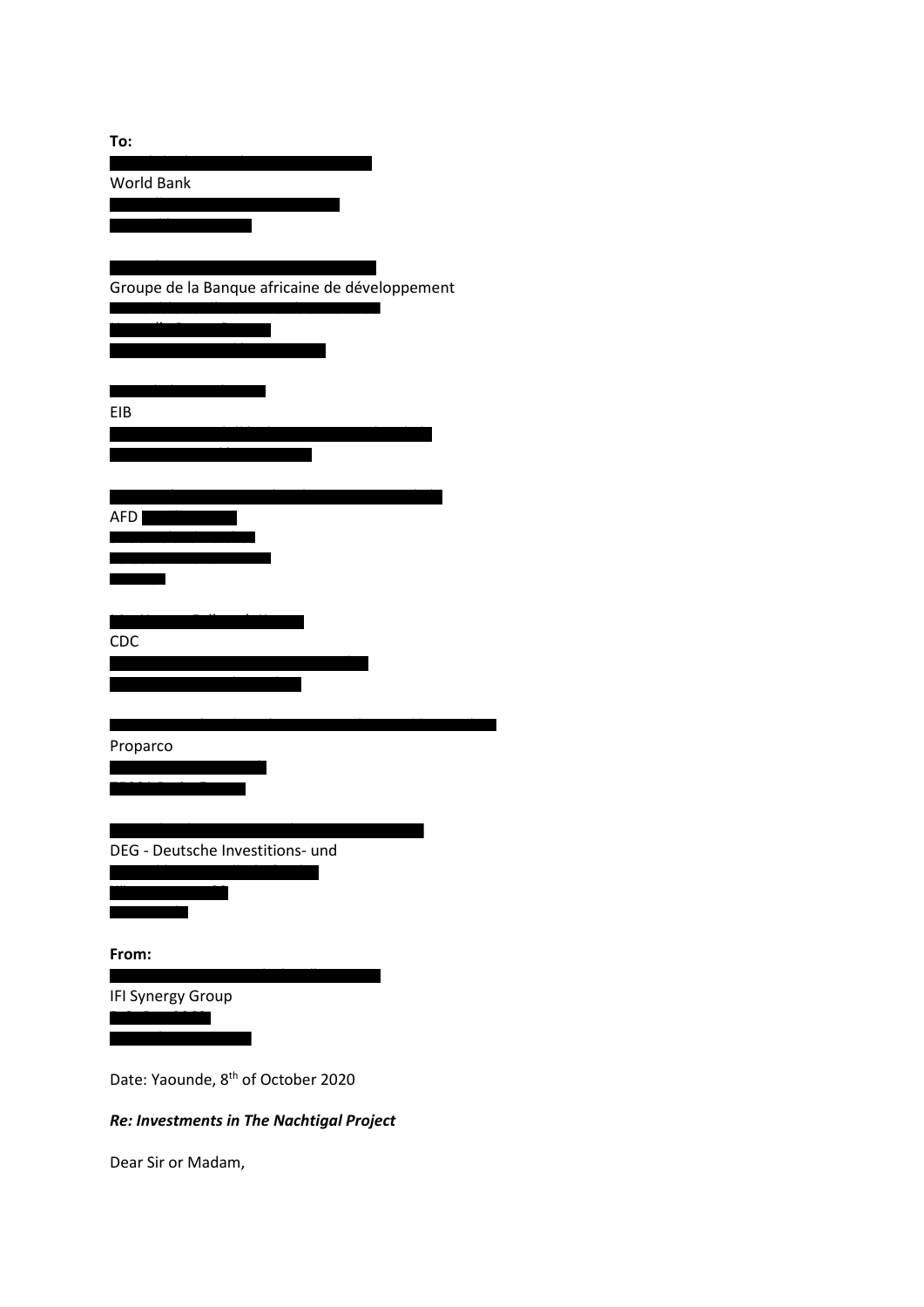We are writing to you to seek further information on the investments in the Nachtigal hydropower project in Cameroon.

As you are probably well aware, the Nachtigal project is a large-scale hydropower project which has long been on the agenda of the Cameroonian government. In the past few years, the project secured funding from a range of development institutions, including IFC, AfDB, Proparco and CDC.

We are writing on behalf of Green Development Advocates and IFI Synergy. IFI Synergy is a Cameroonian coalition working on the topic of IFIs and accountability within Cameroon, and as such, has been following the Nachtigal project. Representatives of IFI Synergy have visited affected communities as part of a project on strengthening the capacities of communities on social and environmental policies. During these visits, our team recorded several issues and community concerns in relation to the Nachtigal dam. These concerns include unclear and delay in compensation, coercion during the resettlement procedure, limitations in the FPIC process and failure of the project owner (NHPC) to contract the promised number of local workers.

Communities have been unable to get access to the full environmental and social impact studies including: The Environmental and Social Management Plan; the resettlement and compensation action plans (PAR); the livelihood restoration plan (PRME); the Biodiversity action plan; and the archaeological resource management plan. According to IFC Performance 1, the client should provide communities access to relevant information. We would therefore like to ask the investors to ensure that NHPC makes these public and more importantly, we urge the investors to make sure the affected communities get access to these documents.

NHPC organized consultation meetings in the communities and with social bodies from 2015 onwards. Communities have been informed about the project, its benefits, and the impacts they will suffer. We kindly request clarification on how the investors verified that community members who had access to the necessary information were able to voice concerns in safe spaces, and had enough time to analyse the information they received.

Community members tell us that NHPC made promises during the consultations that are yet to be complied with. For example, NHPC promised to recruit local workers for the construction of the project, but so far, the percentage of locals working for NHPC is low - young fishermen and sanders are unemployed. We have no access to the information that outlines agreements on how many locals would be recruited by NHPC, and neither do the communities. Furthermore, NHPC promised to asphalt roads. However, NHPC does not have the capacity to asphalt roads, and communities now understand these promises as manipulations. During consultations, the population has been overwhelmed by officials in their communities. Community members did not have the impression that they had anything to say about what was going to happen. During our community visits, in 2019 and august 2020, the most pressing concern voiced by communities was compensation. Community members did not have any room to negotiate or disagree with what had been offered to them. Furthermore, several community members complain that during the inventory of properties, as well as during the payment of compensation, they were absent. Fisherfolks report that they are still waiting to receive compensation, even though they already lost access to fishing grounds. Many fisherfolks as well as fishmongers feel that the promised compensation is too low. Additionally, loss of access to clean water, sacred sites, and NTFPs (Djansang, medicinal plants, etc) from the forest cannot easily be compensated with money. IFC Performance Standard 5 requires the project to improve or restore the livelihoods and standards (economically) of displaced persons. The current situation is that community members' livelihoods has been degraded and compensation has not been adequate.

According to the information we received in different communities during our visits, communities are aware of the grievance mechanism put in place by NHPC. However, the mechanism so far has not